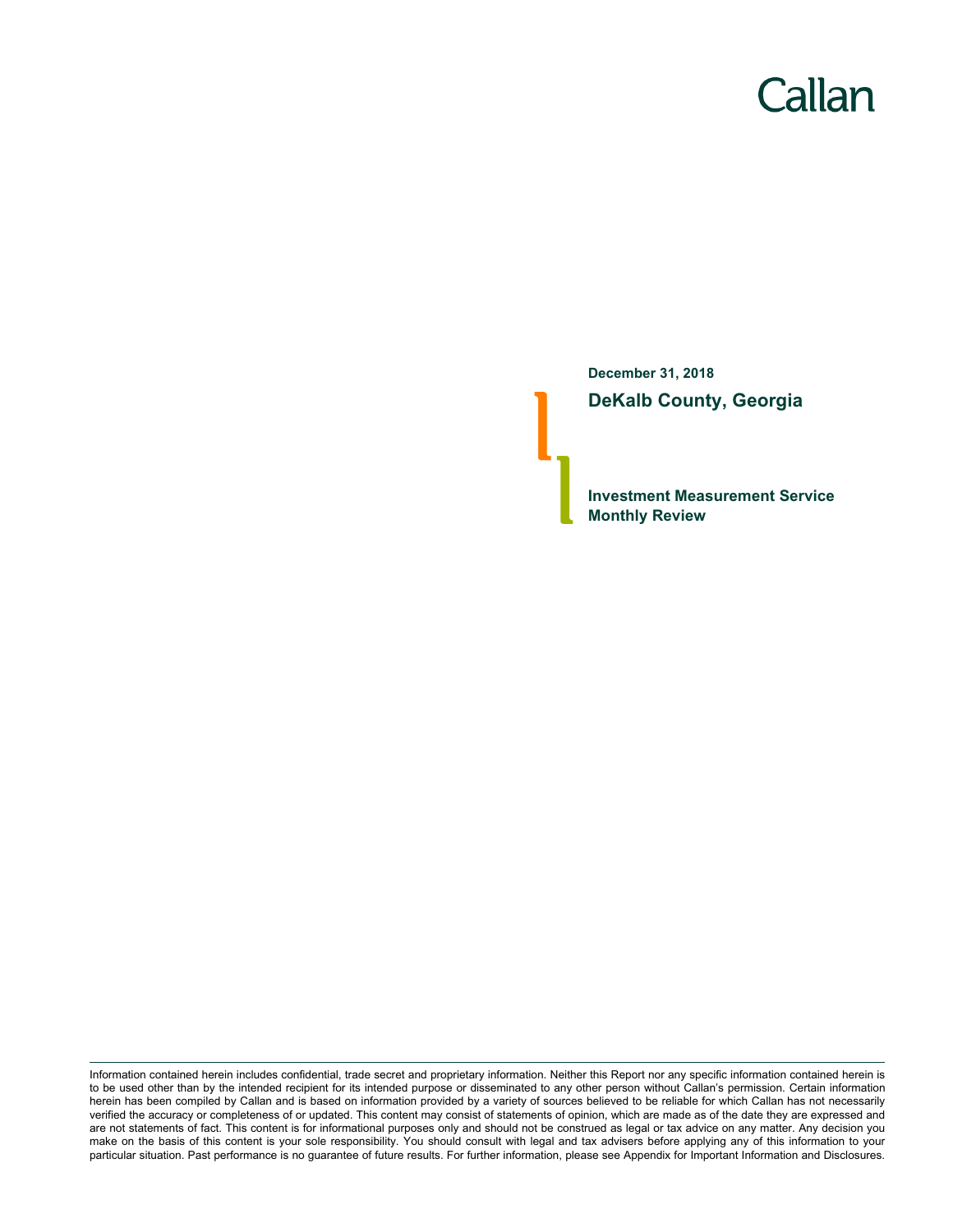## **Actual vs Target Asset Allocation**

The first chart below shows the Fund's asset allocation as of December 31, 2018. The second chart shows the Fund's target asset allocation as outlined in the investment policy statement.



| Asset Class           | \$000s<br>Actual | Percent<br>Actual | Percent<br>Target | Percent<br><b>Difference</b> | \$000s<br><b>Difference</b> |
|-----------------------|------------------|-------------------|-------------------|------------------------------|-----------------------------|
| Domestic Equity       | 789.174          | 62.6%             | 60.0%             | 2.6%                         | 32.320                      |
| Domestic Fixed Income | 318.028          | 25.2%             | 25.0%             | 0.2%                         | 2.672                       |
| International Equity  | 153.140          | 12.1%             | 15.0%             | $(2.9\%)$                    | (36,073)<br>1,081           |
| Cash Account          | 1.081            | 0.1%              | $0.0\%$           | 0.1%                         |                             |
| Total                 | 1.261.424        | 100.0%            | 100.0%            |                              |                             |

\*Current Month Target Performance is calculated using monthly rebalancing.

Callan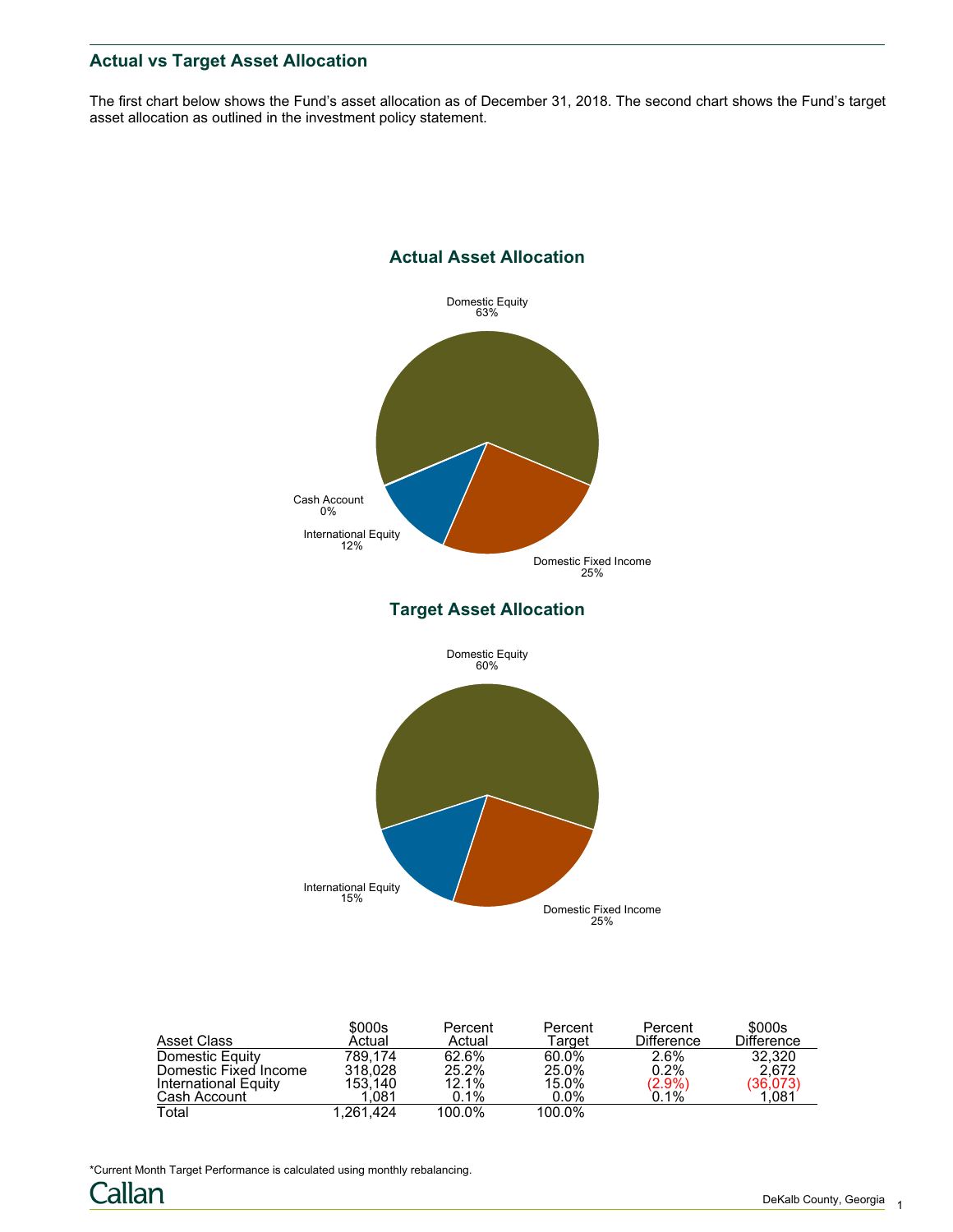## **Investment Manager Asset Allocation**

The table below contrasts the distribution of assets across the Fund's investment managers as of December 31, 2018, with the distribution as of November 30, 2018. The change in asset distribution is broken down into the dollar change due to Net New Investment and the dollar change due to Investment Return.

|                                    | December 31, 2018   |               |                  |                   | <b>November 30, 2018</b> |               |
|------------------------------------|---------------------|---------------|------------------|-------------------|--------------------------|---------------|
|                                    | <b>Market Value</b> | <b>Weight</b> | Net New Inv.     | Inv. Return       | <b>Market Value</b>      | <b>Weight</b> |
| <b>Domestic Equity</b>             | \$789,174,396       | 62.56%        | \$0              | \$ (88, 248, 354) | \$877,422,751            | 64.07%        |
| Large Cap                          | \$647,255,718       | 51.31%        | \$0              | \$ (69, 383, 148) | \$716,638,865            | 52.33%        |
| Jennison Associates                | 187, 129, 792       | 14.83%        | 0                | (17,824,809)      | 204,954,600              | 14.97%        |
| Montag & Caldwell                  | 2.577               | $0.00\%$      | 0                | 5                 | 2,572                    | $0.00\%$      |
| Loomis Large Cap Growth            | 107,836,803         | 8.55%         | 0                | (9, 193, 633)     | 117,030,436              | 8.55%         |
| Edgar Lomax                        | 33,422,553          | 2.65%         | 0                | (3, 165, 391)     | 36,587,944               | 2.67%         |
| <b>GAMCO</b> Investors Inc.        | 160,110,960         | 12.69%        | 0                | (17, 433, 572)    | 177,544,531              | 12.96%        |
| Southeastern Asset Mgmt.           | 126,007,608         | 9.99%         | 0                | (18, 515, 451)    | 144,523,059              | 10.55%        |
| Ivy Large Value                    | 32,745,426          | 2.60%         | 0                | (3,250,297)       | 35,995,723               | 2.63%         |
| <b>Small Cap</b>                   | \$141,918,679       | 11.25%        | \$0              | \$(18, 865, 207)  | \$160,783,885            | 11.74%        |
| <b>Frontier Capital Management</b> | 70,173,911          | 5.56%         | $\Omega$         | (8,738,396)       | 78,912,307               | 5.76%         |
| <b>EARNEST Partners</b>            | 71,744,768          | 5.69%         | $\Omega$         | (10, 126, 811)    | 81,871,579               | 5.98%         |
| <b>Domestic Fixed Income</b>       | \$318,028,120       | 25.21%        | \$0              | \$617,201         | \$317,410,919            | 23.18%        |
| <b>Denver Investment Advisors</b>  | 156,782,805         | 12.43%        | 0                | 2,561,697         | 154,221,108              | 11.26%        |
| Income Research & Mgmt             | 86,342,617          | 6.84%         | 0                | 1,468,114         | 84,874,503               | 6.20%         |
| <b>Advent Capital Management</b>   | 74,902,698          | 5.94%         | 0                | (3,412,610)       | 78,315,308               | 5.72%         |
| <b>International Equity</b>        | \$153,140,417       | 12.14%        | \$(26,606)       | \$(8,762,364)     | \$161,929,387            | 11.82%        |
| Marathon                           | 35,448,413          | 2.81%         | (26, 606)        | (1,664,967)       | 37,139,986               | 2.71%         |
| T. Rowe Price Overseas Fd          | 117,692,004         | 9.33%         | 0                | (7,097,397)       | 124,789,401              | 9.11%         |
| <b>Cash Account</b>                | \$1,081,302         | 0.09%         | \$(11, 678, 190) | \$16,190          | \$12,743,301             | 0.93%         |
| <b>Total Fund</b>                  | \$1,261,424,235     | 100.0%        | \$(11,704,796)   | \$ (96.377.327)   | \$1,369,506,358          | 100.0%        |

#### **Asset Distribution Across Investment Managers**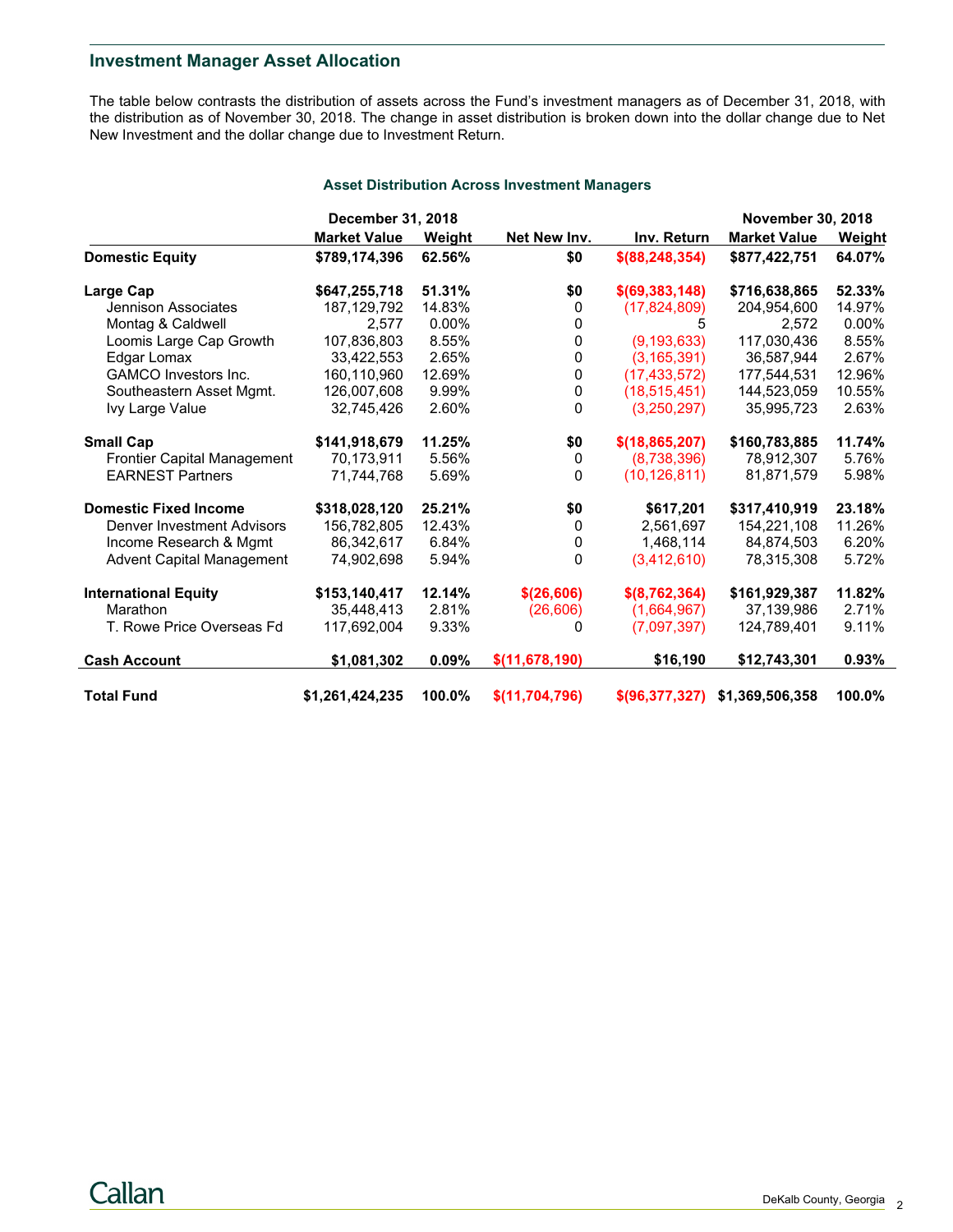The table below details the rates of return for the fund's investment managers over various time periods ended December 31, 2018. Negative returns are shown in red, positive returns in black. Returns for one year or greater are annualized. The first set of returns for each asset class represents the composite returns for all the fund's accounts for that asset class.

|                                   |            | Last<br>3     | Last<br>6     | Last          | Last          |  |
|-----------------------------------|------------|---------------|---------------|---------------|---------------|--|
|                                   | Last       |               |               | 9             | 12            |  |
|                                   | Month      | <b>Months</b> | <b>Months</b> | <b>Months</b> | <b>Months</b> |  |
| <b>Gross of Fee Returns</b>       |            |               |               |               |               |  |
| <b>Domestic Equity</b>            | (10.06%)   | (16.17%)      | (11.15%)      | (7.75%)       | (7.96%)       |  |
| Russell 3000                      | $(9.31\%)$ | $(14.30\%)$   | $(8.20\%)$    | (4.63%)       | $(5.24\%)$    |  |
| Large Cap                         | (9.68%)    | $(15.46\%)$   | $(10.04\%)$   | (6.71%)       | (6.54%)       |  |
| <b>S&amp;P 500 Index</b>          | (9.03%)    | (13.52%)      | (6.85%)       | (3.65%)       | $(4.38\%)$    |  |
| <b>Large Cap Growth</b>           | (8.39%)    | $(15.04\%)$   | $(8.54\%)$    | (3.52%)       | 0.15%         |  |
| Jennison Associates               | $(8.70\%)$ | (16.91%)      | (10.28%)      | (4.13%)       | 1.06%         |  |
| Loomis Large Cap Growth           | (7.86%)    | (11.59%)      | $(5.34\%)$    | (2.56%)       | (1.72%)       |  |
| Russell 1000 Growth               | $(8.60\%)$ | (15.89%)      | (8.17%)       | (2.89%)       | $(1.51\%)$    |  |
| Large Cap Value                   | (10.73%)   | $(15.89\%)$   | $(11.30\%)$   | (9.26%)       | (11.47%)      |  |
| Edgar Lomax                       | (8.65%)    | (9.28%)       | $(1.20\%)$    | 0.97%         | (3.15%)       |  |
| GAMCO Investors Inc.              | (9.82%)    | (14.68%)      | $(9.50\%)$    | (8.62%)       | (10.53%)      |  |
| Southeastern Asset Mgmt.          | (12.81%)   | (19.97%)      | (17.53%)      | (14.24%)      | (16.56%)      |  |
| Ivy Large Value                   | (9.03%)    | (12.05%)      | (5.05%)       | $(3.00\%)$    | (4.78%)       |  |
| Russell 1000 Value                | $(9.60\%)$ | (11.72%)      | (6.69%)       | (5.59%)       | (8.27%)       |  |
| <b>Small Cap</b>                  | (11.73%)   | (19.27%)      | (15.96%)      | (12.24%)      | (14.06%)      |  |
| Russell 2000                      | (11.88%)   | (20.20%)      | (17.35%)      | $(10.94\%)$   | (11.01%)      |  |
|                                   |            |               |               |               |               |  |
| <b>Small Cap Growth</b>           |            |               |               |               |               |  |
| Frontier Capital Management       | (11.07%)   | (19.25%)      | (14.67%)      | (10.78%)      | $(12.90\%)$   |  |
| Russell 2500 Growth               | (10.85%)   | (20.08%)      | (14.35%)      | (9.62%)       | (7.47%)       |  |
| <b>Small Cap Value</b>            |            |               |               |               |               |  |
| <b>EARNEST Partners</b>           | (12.37%)   | $(19.30\%)$   | (17.18%)      | (13.63%)      | (15.18%)      |  |
| Russell 2000 Value                | (12.09%)   | (18.67%)      | (17.36%)      | $(10.50\%)$   | (12.86%)      |  |
| <b>Domestic Fixed Income</b>      | 0.19%      | 0.60%         | 1.27%         | 1.13%         | 0.82%         |  |
| Dom. Fixed Income Benchmark (1)   | 0.74%      | 0.68%         | 1.19%         | 0.99%         | 0.75%         |  |
| <b>Denver Investment Advisors</b> | 1.66%      | 2.42%         | 2.56%         | 2.65%         | 1.39%         |  |
| Income Research & Mgmt (2)        | 1.73%      | 1.50%         | 1.55%         | 1.49%         | $(0.10\%)$    |  |
| <b>Blmbg Aggregate</b>            | 1.84%      | 1.64%         | 1.65%         | 1.49%         | 0.01%         |  |
| <b>Advent Capital Management</b>  | (4.36%)    | $(3.94\%)$    | (1.65%)       | (2.29%)       | 0.71%         |  |
| ML Inv Grade Convertible Index    | (3.67%)    | (3.19%)       | $(0.80\%)$    | (1.17%)       | 3.50%         |  |
| ML IG US Converts 5% Cap          | (4.16%)    | (2.97%)       | (0.62%)       | $(0.59\%)$    | 2.37%         |  |
| <b>International Equity</b>       | (5.41%)    | (13.54%)      | (13.13%)      | (14.20%)      | (14.54%)      |  |
|                                   |            |               |               |               |               |  |
| T. Rowe Price Overseas Fd (3)     | (5.69%)    | (13.47%)      | (13.23%)      | (14.64%)      | (14.82%)      |  |
| <b>MSCI EAFE Index</b>            | (4.85%)    | (12.54%)      | (11.35%)      | (12.45%)      | (13.79%)      |  |
| Marathon                          | $(4.48\%)$ | (13.75%)      | $(12.80\%)$   | (12.72%)      | (13.61%)      |  |
| <b>MSCI EAFE Index</b>            | (4.85%)    | (12.54%)      | (11.35%)      | (12.45%)      | (13.79%)      |  |
| <b>Total Fund</b>                 | (7.06%)    | (12.08%)      | (8.49%)       | $(6.41\%)$    | (6.68%)       |  |
| Total Fund Target*                | (6.25%)    | (10.59%)      | $(6.54\%)$    | $(4.44\%)$    | $(5.04\%)$    |  |
|                                   |            |               |               |               |               |  |

- 
- \* The Total Fund Target consists of 50% S&P 500, 20% Blmbg Barclays Aggregate, 15% MSCI EAFE, 10% Russell 2000,<br>and 5% ML Inv Grade Convertible Index.<br>(1) 80% Blmbg Barclays Aggregate and 20% ML Inv Grade Convertible Index

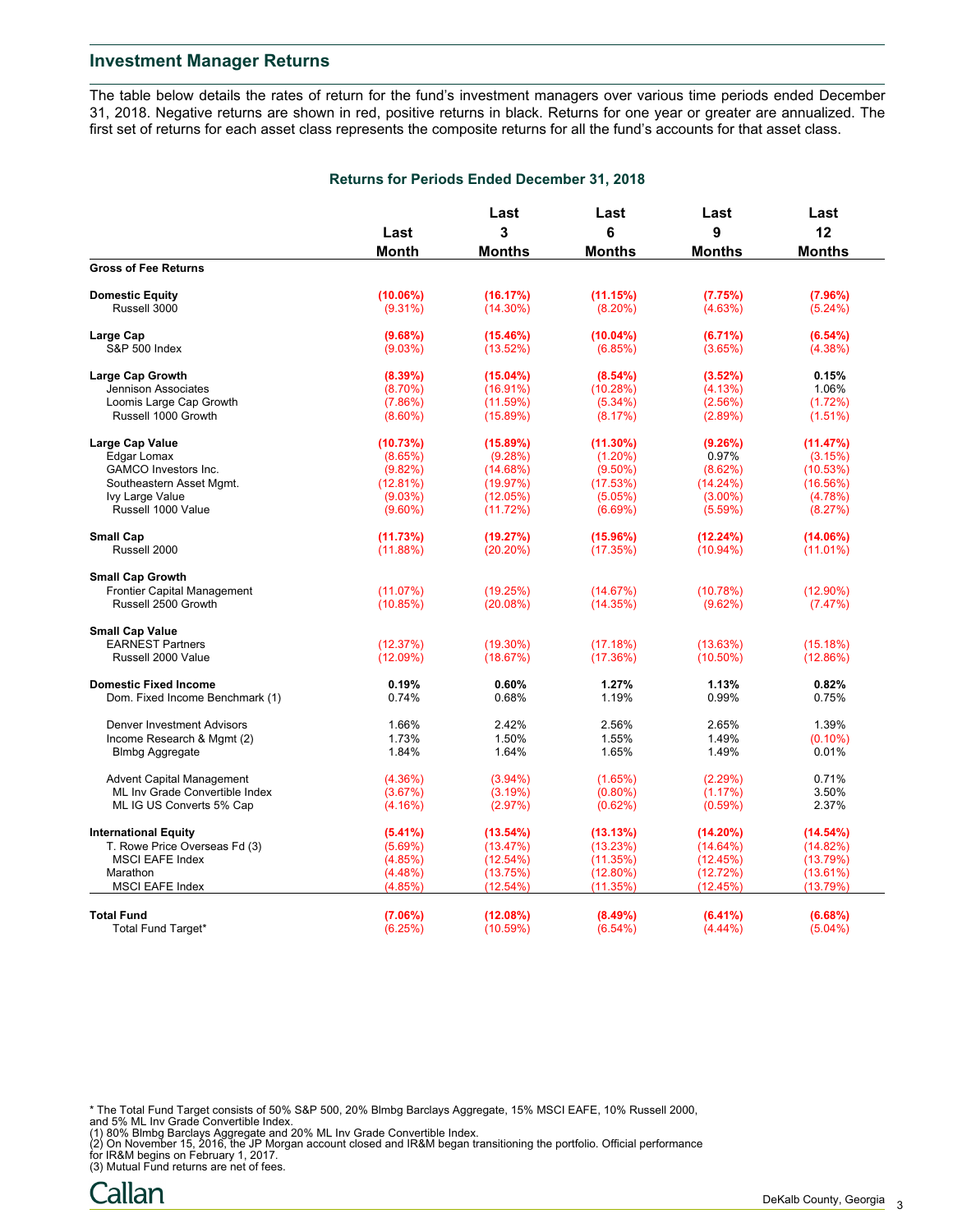The table below details the rates of return for the fund's investment managers over various time periods ended December 31, 2018. Negative returns are shown in red, positive returns in black. Returns for one year or greater are annualized. The first set of returns for each asset class represents the composite returns for all the fund's accounts for that asset class.

|                                   | Last<br>3<br><b>Years</b> | Last              | Last           | Last         |  |
|-----------------------------------|---------------------------|-------------------|----------------|--------------|--|
|                                   |                           | 5<br><b>Years</b> | $\overline{7}$ | 10           |  |
|                                   |                           |                   | <b>Years</b>   | <b>Years</b> |  |
| <b>Gross of Fee Returns</b>       |                           |                   |                |              |  |
| <b>Domestic Equity</b>            | 7.65%                     | 5.71%             | 11.06%         | 13.12%       |  |
| Russell 3000                      | 8.97%                     | 7.91%             | 12.46%         | 13.18%       |  |
| Large Cap                         | 7.49%                     | 5.62%             | 10.91%         | 12.94%       |  |
| <b>S&amp;P 500 Index</b>          | 9.26%                     | 8.49%             | 12.70%         | 13.12%       |  |
| <b>Large Cap Growth</b>           | 9.26%                     | 9.40%             | 13.50%         | 14.19%       |  |
| Jennison Associates               | 11.29%                    | 11.39%            | 15.81%         | 16.39%       |  |
| Russell 1000 Growth               | 11.15%                    | 10.40%            | 14.14%         | 15.29%       |  |
| Large Cap Value                   | 6.09%                     | 3.05%             | 9.11%          | 12.25%       |  |
| Edgar Lomax                       | 11.10%                    | 8.66%             | 11.84%         | 13.10%       |  |
| <b>GAMCO Investors Inc.</b>       | 7.04%                     | 3.63%             | 10.31%         | 13.68%       |  |
| Southeastern Asset Mgmt.          | 3.66%                     | 0.56%             | 6.85%          | 10.89%       |  |
| Ivy Large Value                   | 6.89%                     | 5.78%             | 11.81%         |              |  |
| Russell 1000 Value                | 6.95%                     | 5.95%             | 11.02%         | 11.18%       |  |
| <b>Small Cap</b>                  | 8.69%                     | 6.37%             | 11.94%         | 14.19%       |  |
| Russell 2000                      | 7.36%                     | 4.41%             | 10.44%         | 11.97%       |  |
| <b>Small Cap Growth</b>           |                           |                   |                |              |  |
| Frontier Capital Management       | 8.15%                     | 6.18%             | 12.27%         | 15.95%       |  |
| Russell 2500 Growth               | 8.11%                     | 6.19%             | 11.96%         | 14.76%       |  |
| <b>Small Cap Value</b>            |                           |                   |                |              |  |
| <b>EARNEST Partners</b>           | 9.23%                     | 6.60%             | 11.70%         | 13.08%       |  |
| Russell 2000 Value                | 7.37%                     | 3.61%             | 9.57%          | 10.40%       |  |
| <b>Domestic Fixed Income</b>      | 4.07%                     | 4.26%             | 4.25%          | 5.88%        |  |
| Dom. Fixed Income Benchmark (1)   | 4.15%                     | 4.16%             | 3.76%          | 4.46%        |  |
| <b>Denver Investment Advisors</b> | 3.03%                     | 3.21%             | 2.88%          | 4.25%        |  |
| Income Research & Mgmt (2)        | 2.09%                     | 2.76%             | 2.29%          |              |  |
| Blended Benchmark (3)             | 2.06%                     | 2.52%             | 2.05%          | 3.26%        |  |
| <b>Advent Capital Management</b>  | 9.21%                     | 8.80%             | 10.51%         | 10.96%       |  |
| ML Inv Grade Convertible Index    | 12.64%                    | 10.95%            | 12.54%         | 11.60%       |  |
| ML IG US Converts 5% Cap          | 10.16%                    | 9.12%             | 10.61%         |              |  |
| <b>International Equity</b>       | 3.82%                     | 0.33%             | 5.74%          | 5.87%        |  |
| T. Rowe Price Overseas Fd (4)     | 3.90%                     | 0.74%             | 6.09%          |              |  |
| <b>MSCI EAFE Index</b>            | 2.87%                     | 0.53%             | 5.75%          | 6.32%        |  |
| <b>Total Fund</b>                 | 6.27%                     | 4.71%             | 8.58%          | 10.16%       |  |
| Total Fund Target*                | 6.99%                     | 6.06%             | 9.17%          | 9.79%        |  |
|                                   |                           |                   |                |              |  |

**Returns for Periods Ended December 31, 2018**

\* The Total Fund Target consists of 50% S&P 500, 20% Blmbg Barclays Aggregate, 15% MSCI EAFE, 10% Russell 2000, and 5% ML Inv Grade Convertible Index.

(1) 83.3% Blmbg Barclays Aggregate and 16.7% ML Inv Grade Convertible Index through July 31, 2014,<br>and 80% Blmbg Barclays Aggregate and 20% ML Inv Grade Convertible Index thereafter.<br>(2) On November 15, 2016, the JP Morgan

(3) Blmbg Barclays Aggregate through July 31, 2010; BlmBarclays Gov/Credit Index Intermediate through December 31, 2012; Blmbg Barclays Aggregate thereafter. (4) Mutual Fund returns are net of fees.

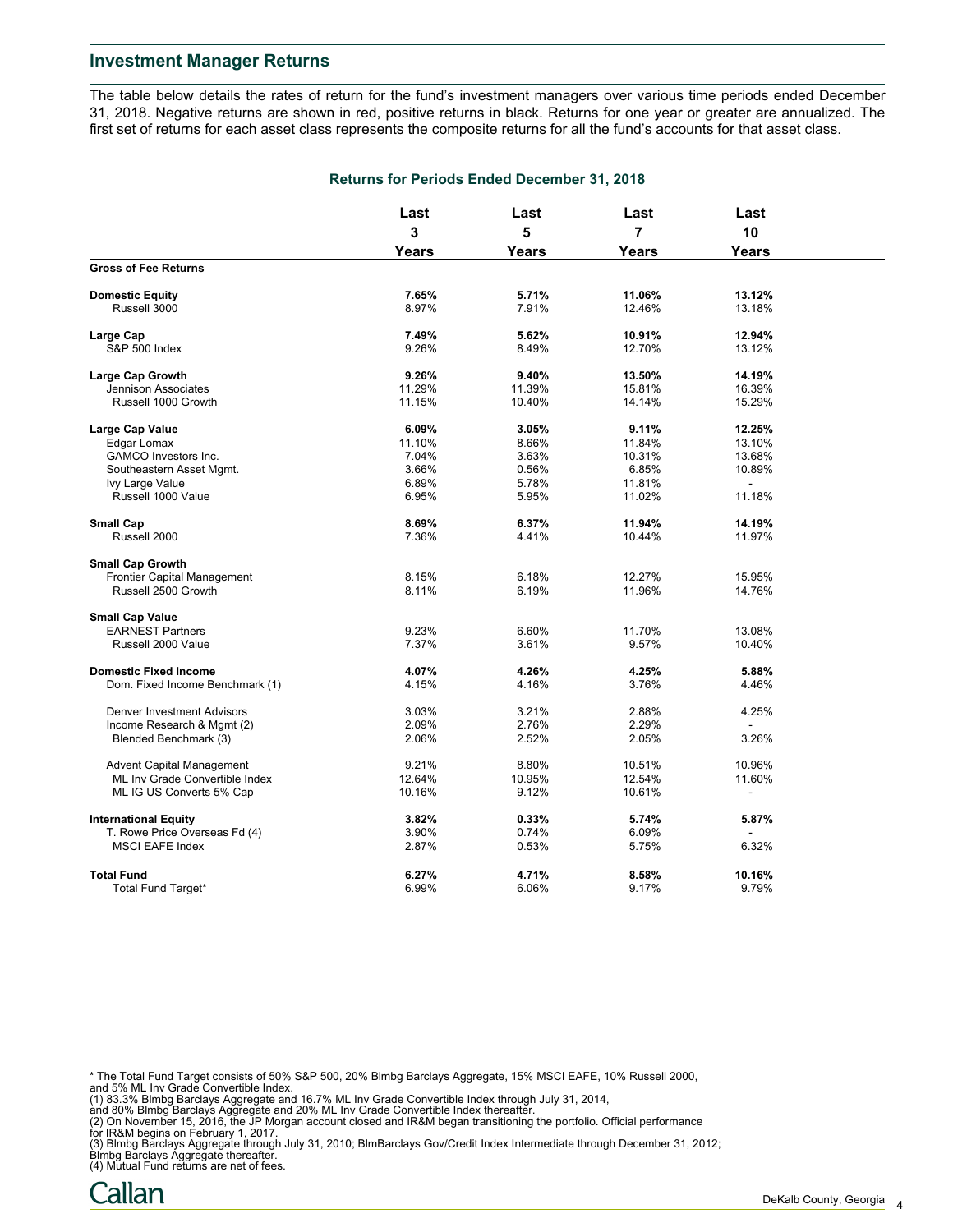The table below details the rates of return for the fund's investment managers over various time periods ended December 31, 2018. Negative returns are shown in red, positive returns in black. Returns for one year or greater are annualized. The first set of returns for each asset class represents the composite returns for all the fund's accounts for that asset class.

|                                   |                    | Last                 | Last                    | Last<br>9            | Last                    |
|-----------------------------------|--------------------|----------------------|-------------------------|----------------------|-------------------------|
|                                   | Last               | 3                    | 6                       |                      | 12                      |
|                                   | Month              | <b>Months</b>        | <b>Months</b>           | <b>Months</b>        | <b>Months</b>           |
| <b>Net of Fee Returns</b>         |                    |                      |                         |                      |                         |
| <b>Domestic Equity</b>            | $(10.10\%)$        | (16.27%)             | (11.37%)                | (8.05%)              | (8.37%)                 |
| Russell 3000                      | $(9.31\%)$         | $(14.30\%)$          | $(8.20\%)$              | (4.63%)              | $(5.24\%)$              |
| Large Cap                         | (9.72%)            | (15.56%)             | (10.24%)                | $(6.99\%)$           | (6.92%)                 |
| S&P 500 Index                     | (9.03%)            | (13.52%)             | (6.85%)                 | (3.65%)              | $(4.38\%)$              |
| Large Cap Growth                  | (8.42%)            | (15.12%)             | $(8.71\%)$              | (3.76%)              | $(0.20\%)$              |
| Jennison Associates               | (8.72%)            | (16.98%)             | (10.43%)                | $(4.36\%)$           | 0.73%                   |
| Loomis Large Cap Growth           | (7.89%)            | (11.70%)             | (5.57%)                 | (2.83%)              | $(2.11\%)$              |
| Russell 1000 Growth               | $(8.60\%)$         | (15.89%)             | (8.17%)                 | (2.89%)              | (1.51%)                 |
|                                   | (10.77%)           |                      | (11.53%)                | (9.56%)              | (11.87%)                |
| Large Cap Value                   |                    | $(16.00\%)$          |                         |                      |                         |
| Edgar Lomax                       | (8.69%)            | $(9.40\%)$           | (1.45%)                 | 0.59%                | $(3.64\%)$              |
| GAMCO Investors Inc.              | (9.86%)            | $(14.80\%)$          | (9.73%)                 | $(8.96\%)$           | (10.98%)                |
| Southeastern Asset Mgmt.          | (12.85%)           | (20.08%)             | (17.74%)                | (14.56%)             | (16.98%)                |
| Ivy Large Value                   | (9.07%)            | (12.15%)             | (5.25%)                 | $(3.31\%)$           | (5.18%)                 |
| Russell 1000 Value                | $(9.60\%)$         | (11.72%)             | (6.69%)                 | (5.59%)              | (8.27%)                 |
| <b>Small Cap</b>                  | (11.79%)           | (19.41%)             | (16.25%)                | (12.64%)             | $(14.60\%)$             |
| Russell 2000                      | (11.88%)           | (20.20%)             | (17.35%)                | $(10.94\%)$          | (11.01%)                |
| <b>Small Cap Growth</b>           |                    |                      |                         |                      |                         |
| Frontier Capital Management       | $(11.14\%)$        | $(19.41\%)$          | $(15.00\%)$             | (11.29%)             | (13.56%)                |
| Russell 2500 Growth               | (10.85%)           | (20.08%)             | (14.35%)                | (9.62%)              | (7.47%)                 |
| <b>Small Cap Value</b>            |                    |                      |                         |                      |                         |
| <b>EARNEST Partners</b>           | (12.42%)           | (19.43%)             | $(17.44\%)$             | (14.03%)             | (15.70%)                |
| Russell 2000 Value                | (12.09%)           | (18.67%)             | (17.36%)                | $(10.50\%)$          | (12.86%)                |
|                                   |                    |                      |                         |                      |                         |
| <b>Domestic Fixed Income</b>      | 0.17%              | 0.54%                | 1.14%                   | 0.96%                | 0.59%                   |
| Dom. Fixed Income Benchmark (1)   | 0.74%              | 0.68%                | 1.19%                   | 0.99%                | 0.75%                   |
| <b>Denver Investment Advisors</b> | 1.64%              | 2.37%                | 2.46%                   | 2.49%                | 1.19%                   |
| Income Research & Mgmt (2)        | 1.71%              | 1.45%                | 1.45%                   | 1.35%                | (0.29%)                 |
| <b>Blmbg Aggregate</b>            | 1.84%              | 1.64%                | 1.65%                   | 1.49%                | 0.01%                   |
| <b>Advent Capital Management</b>  | (4.39%)            | $(4.04\%)$           | (1.85%)                 | (2.58%)              | 0.30%                   |
| ML Inv Grade Convertible Index    | (3.67%)            | (3.19%)              | $(0.80\%)$              | (1.17%)              | 3.50%                   |
| ML IG US Converts 5% Cap          | (4.16%)            | (2.97%)              | (0.62%)                 | $(0.59\%)$           | 2.37%                   |
| <b>International Equity</b>       | (5.41%)            | (13.54%)             | (13.13%)                | $(14.20\%)$          | (14.54%)                |
| T. Rowe Price Overseas Fd         | (5.69%)            | (13.47%)             | (13.23%)                | $(14.64\%)$          | (14.82%)                |
| <b>MSCI EAFE Index</b>            |                    |                      |                         |                      |                         |
| Marathon                          | (4.85%)            | (12.54%)             | (11.35%)                | (12.45%)             | (13.79%)                |
| <b>MSCI EAFE Index</b>            | (4.48%)<br>(4.85%) | (13.75%)<br>(12.54%) | $(12.80\%)$<br>(11.35%) | (12.72%)<br>(12.45%) | $(13.61\%)$<br>(13.79%) |
|                                   |                    |                      |                         |                      |                         |
| <b>Total Fund</b>                 | (7.09%)            | (12.17%)             | (8.67%)                 | (6.66%)              | (7.02%)                 |
| Total Fund Target*                | (6.25%)            | (10.59%)             | $(6.54\%)$              | $(4.44\%)$           | $(5.04\%)$              |

#### **Returns for Periods Ended December 31, 2018**

\* The Total Fund Target consists of 50% S&P 500, 20% Blmbg Barclays Agg, 15% MSCI EAFE, 10% Russell 2000, and 5% ML Inv Grade Convertible Index

(1) 80% Blmbg Barclays Aggregate and 20% ML Inv Grade Convertible Index.<br>(2) On November 15, 2016, the JP Morgan account closed and IR&M began transitioning the portfolio. Official performance<br>for IR&M begins on February 1

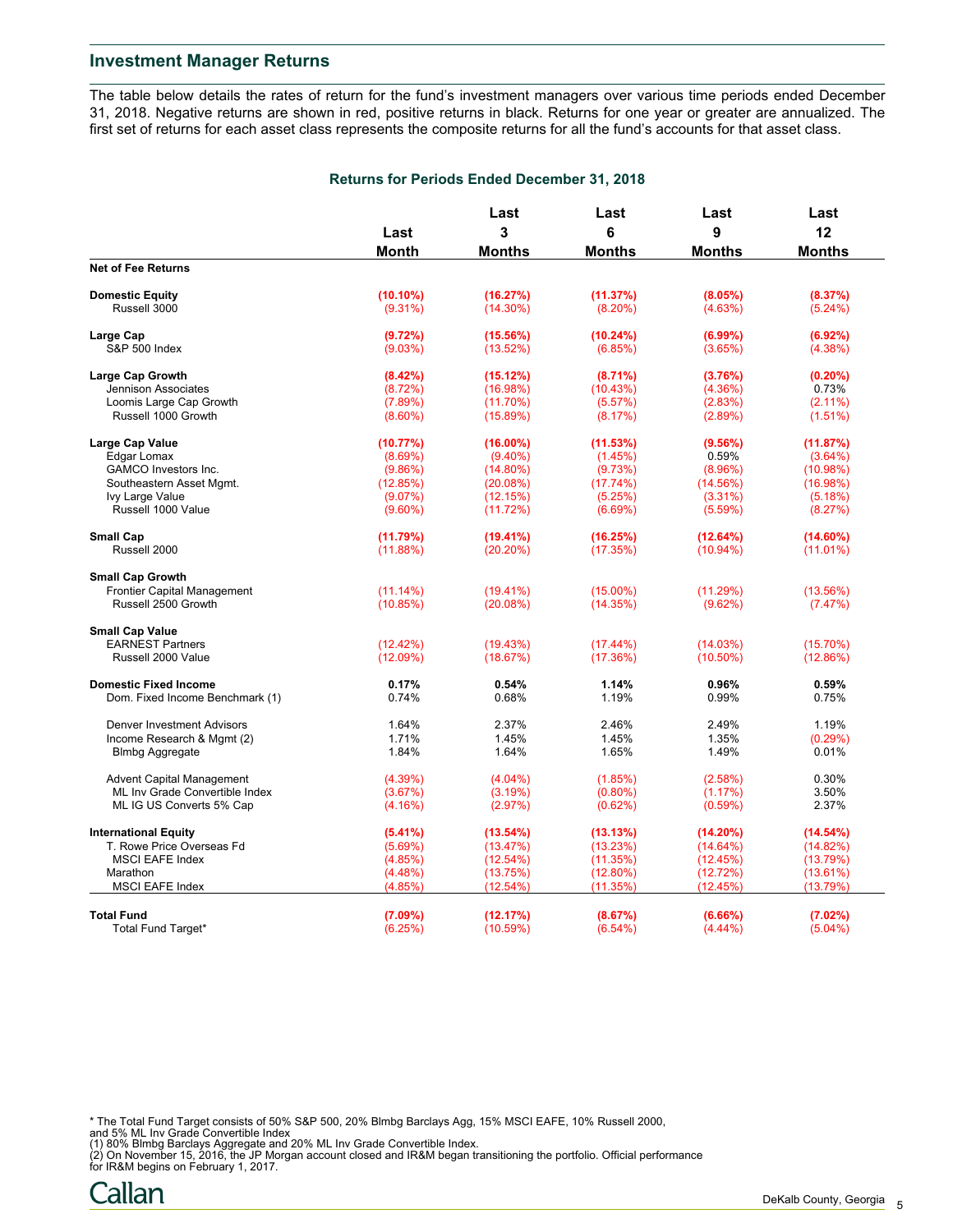The table below details the rates of return for the fund's investment managers over various time periods ended December 31, 2018. Negative returns are shown in red, positive returns in black. Returns for one year or greater are annualized. The first set of returns for each asset class represents the composite returns for all the fund's accounts for that asset class.

| <b>Returns for Periods Ended December 31, 2018</b> |                         |        |        |                          |  |
|----------------------------------------------------|-------------------------|--------|--------|--------------------------|--|
|                                                    | Last                    | Last   | Last   | Last                     |  |
|                                                    | $\overline{\mathbf{3}}$ | 5      | 7      | 10                       |  |
|                                                    | <b>Years</b>            | Years  | Years  | <b>Years</b>             |  |
| <b>Net of Fee Returns</b>                          |                         |        |        |                          |  |
| <b>Domestic Equity</b>                             |                         |        |        |                          |  |
| <b>Large Cap</b>                                   |                         |        |        |                          |  |
| <b>Large Cap Growth</b>                            |                         |        |        |                          |  |
| <b>Jennison Associates</b>                         | 10.92%                  | 11.01% | 15.41% | 15.97%                   |  |
| Russell 1000 Growth                                | 11.15%                  | 10.40% | 14.14% | 15.29%                   |  |
| <b>Large Cap Value</b>                             |                         |        |        |                          |  |
| Edgar Lomax                                        | 10.55%                  | 8.12%  | 11.29% | 12.58%                   |  |
| <b>GAMCO</b> Investors Inc.                        | 6.51%                   | 3.12%  | 9.76%  | 13.11%                   |  |
| Southeastern Asset Mgmt.                           | 3.14%                   | 0.06%  | 6.32%  | 10.34%                   |  |
| Ivy Large Value                                    | 6.44%                   | 5.34%  | 11.34% | $\overline{\phantom{a}}$ |  |
| Russell 1000 Value                                 | 6.95%                   | 5.95%  | 11.02% | 11.18%                   |  |
| <b>Small Cap</b>                                   |                         |        |        |                          |  |
| <b>Small Cap Growth</b>                            |                         |        |        |                          |  |
| <b>Frontier Capital Management</b>                 | 7.34%                   | 5.39%  | 11.44% | 15.09%                   |  |
| Russell 2500 Growth                                | 8.11%                   | 6.19%  | 11.96% | 14.76%                   |  |
| <b>Small Cap Value</b>                             |                         |        |        |                          |  |
| <b>EARNEST Partners</b>                            | 8.56%                   | 5.94%  | 11.00% | 12.36%                   |  |
| Russell 2000 Value                                 | 7.37%                   | 3.61%  | 9.57%  | 10.40%                   |  |
| <b>Domestic Fixed Income</b>                       |                         |        |        |                          |  |
| <b>Denver Investment Advisors</b>                  | 2.82%                   | 3.01%  | 2.68%  | 4.04%                    |  |
| Income Research & Mgmt (1)                         | 1.90%                   | 2.57%  | 2.10%  |                          |  |
| Blended Benchmark (2)                              | 2.06%                   | 2.52%  | 2.05%  | 3.26%                    |  |
| <b>Advent Capital Management</b>                   | 8.78%                   | 8.37%  | 10.07% | 10.52%                   |  |
| ML Inv Grade Convertible Index                     | 12.64%                  | 10.95% | 12.54% | 11.60%                   |  |
| ML IG US Converts 5% Cap                           | 10.16%                  | 9.12%  | 10.61% |                          |  |
| <b>International Equity</b>                        |                         |        |        |                          |  |
| T. Rowe Price Overseas Fd                          | 3.90%                   | 0.74%  | 6.09%  |                          |  |
| <b>MSCI EAFE Index</b>                             | 2.87%                   | 0.53%  | 5.75%  | 6.32%                    |  |

(1) On November 15, 2016, the JP Morgan account closed and IR&M began transitioning the portfolio. Official performance for IR&M begins on February 1, 2017.

(2) Blmbg Barclays Aggregate through July 31, 2010; Blmbg Barclays Gov/Cred Idx Intermediate through December 31, 2012; Blmbg Barclays Aggregate thereafter.

Callan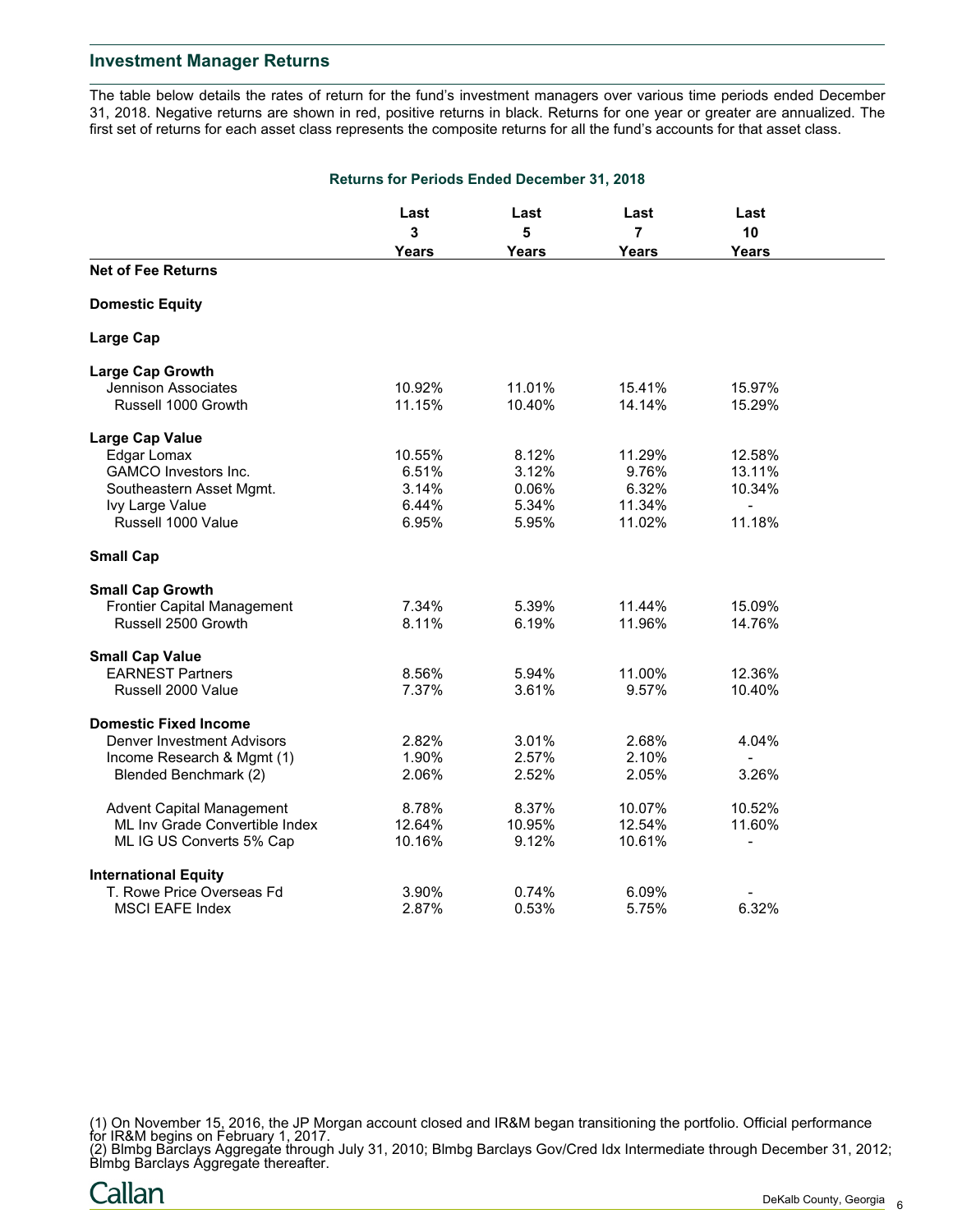The table below details the rates of return for the fund's investment managers over various time periods ended December 31, 2018. Negative returns are shown in red, positive returns in black. Returns for one year or greater are annualized. The first set of returns for each asset class represents the composite returns for all the fund's accounts for that asset class.

|                                    | 1 Month<br><b>Ended</b> | 1 Month<br><b>Ended</b> | 1 Month<br><b>Ended</b><br>10/2018 | Year        |  |
|------------------------------------|-------------------------|-------------------------|------------------------------------|-------------|--|
|                                    |                         |                         |                                    | to          |  |
|                                    | 12/2018                 | 11/2018                 |                                    | <b>Date</b> |  |
| <b>Gross of Fee Returns</b>        |                         |                         |                                    |             |  |
| <b>Domestic Equity</b>             | (10.06%)                | 1.96%                   | (8.58%)                            | (7.96%)     |  |
| Russell 3000                       | $(9.31\%)$              | 2.00%                   | (7.36%)                            | (5.24%)     |  |
| Large Cap                          | (9.68%)                 | 1.70%                   | (7.97%)                            | (6.54%)     |  |
| S&P 500 Index                      | (9.03%)                 | 2.04%                   | $(6.84\%)$                         | $(4.38\%)$  |  |
| <b>Large Cap Growth</b>            | $(8.39\%)$              | 2.29%                   | $(9.33\%)$                         | 0.15%       |  |
| Jennison Associates                | $(8.70\%)$              | 0.97%                   | (9.86%)                            | 1.06%       |  |
| Loomis Large Cap Growth            | (7.86%)                 | 4.68%                   | $(8.34\%)$                         | (1.72%)     |  |
| Russell 1000 Growth                | $(8.60\%)$              | 1.06%                   | $(8.94\%)$                         | $(1.51\%)$  |  |
| Large Cap Value                    | (10.73%)                | 1.23%                   | (6.92%)                            | (11.47%)    |  |
| Edgar Lomax                        | (8.65%)                 | 2.52%                   | (3.13%)                            | (3.15%)     |  |
| GAMCO Investors Inc.               | (9.82%)                 | 3.30%                   | (8.42%)                            | (10.53%)    |  |
| Southeastern Asset Mgmt.           | (12.81%)                | (1.77%)                 | (6.56%)                            | (16.56%)    |  |
| Ivy Large Value                    | (9.03%)                 | 2.34%                   | (5.53%)                            | (4.78%)     |  |
| Russell 1000 Value                 | $(9.60\%)$              | 2.99%                   | (5.18%)                            | (8.27%)     |  |
| <b>Small Cap</b>                   | (11.73%)                | 3.12%                   | $(11.30\%)$                        | (14.06%)    |  |
| Russell 2000                       | (11.88%)                | 1.59%                   | (10.86%)                           | (11.01%)    |  |
| <b>Small Cap Growth</b>            |                         |                         |                                    |             |  |
| <b>Frontier Capital Management</b> | (11.07%)                | 2.31%                   | $(11.24\%)$                        | $(12.90\%)$ |  |
| Russell 2500 Growth                | (10.85%)                | 1.89%                   | $(12.01\%)$                        | (7.47%)     |  |
| <b>Small Cap Value</b>             |                         |                         |                                    |             |  |
| <b>EARNEST Partners</b>            | (12.37%)                | 3.91%                   | (11.37%)                           | (15.18%)    |  |
| Russell 2000 Value                 | (12.09%)                | 1.61%                   | (8.95%)                            | (12.86%)    |  |
|                                    |                         |                         |                                    |             |  |
| <b>Domestic Fixed Income</b>       | 0.19%                   | 1.12%                   | $(0.70\%)$                         | 0.82%       |  |
| Dom. Fixed Income Benchmark (1)    | 0.74%                   | 1.02%                   | (1.07%)                            | 0.75%       |  |
| Denver Investment Advisors         | 1.66%                   | 0.58%                   | 0.16%                              | 1.39%       |  |
| Income Research & Mgmt (2)         | 1.73%                   | 0.60%                   | (0.82%)                            | $(0.10\%)$  |  |
| <b>Blmbg Aggregate</b>             | 1.84%                   | 0.60%                   | (0.79%)                            | 0.01%       |  |
| <b>Advent Capital Management</b>   | (4.36%)                 | 2.76%                   | (2.27%)                            | 0.71%       |  |
| ML Inv Grade Convertible Index     | (3.67%)                 | 2.74%                   | (2.18%)                            | 3.50%       |  |
| ML IG US Converts 5% Cap           | (4.16%)                 | 3.04%                   | (1.75%)                            | 2.37%       |  |
| <b>International Equity</b>        | $(5.41\%)$              | 0.04%                   | (8.63%)                            | (14.54%)    |  |
| T. Rowe Price Overseas Fd (3)      | $(5.69\%)$              | 0.38%                   | $(8.60\%)$                         | (14.82%)    |  |
| <b>MSCI EAFE Index</b>             | (4.85%)                 | (0.13%)                 | (7.96%)                            | (13.79%)    |  |
| Marathon                           | (4.48%)                 | $(1.06\%)$              | (8.73%)                            | (13.61%)    |  |
| <b>MSCI EAFE Index</b>             | (4.85%)                 | (0.13%)                 | (7.96%)                            | (13.79%)    |  |
| <b>Total Fund</b>                  | (7.06%)                 | 1.51%                   | (6.82%)                            | (6.68%)     |  |
| Total Fund Target*                 | (6.25%)                 | 1.42%                   | (5.96%)                            | $(5.04\%)$  |  |
|                                    |                         |                         |                                    |             |  |

- 
- \* The Total Fund Target consists of 50% S&P 500, 20% Blmbg Barclays Aggregate, 15% MSCI EAFE, 10% Russell 2000,<br>and 5% ML Inv Grade Convertible Index.<br>(1) 80% Blmbg Barclays Aggregate and 20% ML Inv Grade Convertible Index
-